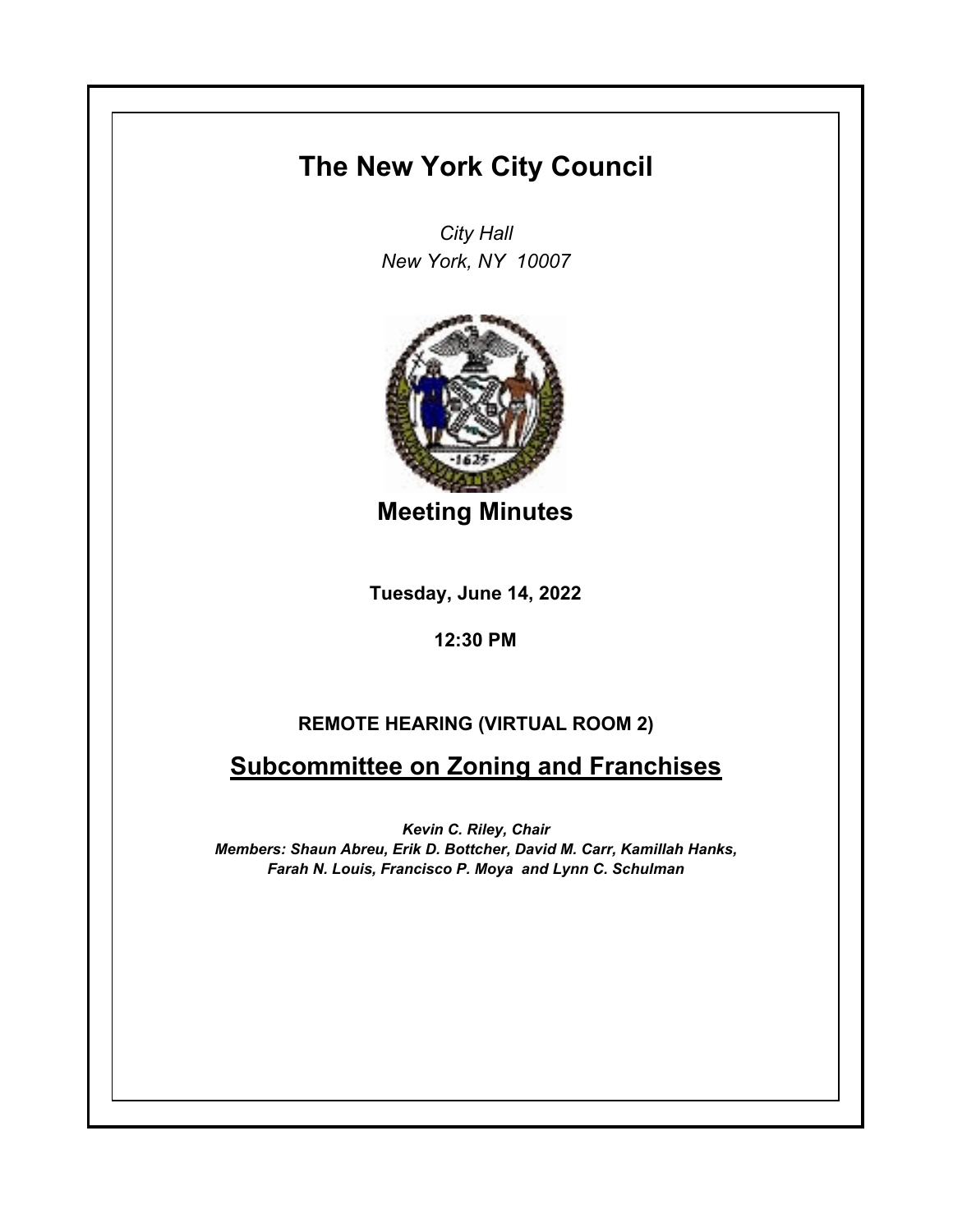| Roll Call       |                                                                                                                                                                                                                                                                                                                                                                                                                                                                                  |
|-----------------|----------------------------------------------------------------------------------------------------------------------------------------------------------------------------------------------------------------------------------------------------------------------------------------------------------------------------------------------------------------------------------------------------------------------------------------------------------------------------------|
|                 | Present: Riley, Abreu, Bottcher, Carr, Hanks, Louis, Moya and Schulman                                                                                                                                                                                                                                                                                                                                                                                                           |
|                 | Other Council Members Attending: Hanif, Won and Restler                                                                                                                                                                                                                                                                                                                                                                                                                          |
| LU 0063-2022    | Application number C 200228 ZMX (4541 Furman Avenue<br>Rezoning) submitted by Markland 4551, LLC, pursuant to<br>Sections 197-c and 201 of the New York City Charter for an<br>amendment of the Zoning Map, Section No. 2a, changing from an<br>M1-1 District to an R7D District and establishing within the<br>proposed R7D District a C2-4 District, Borough of the Bronx,<br><b>Community District 12, Council District 11.</b>                                               |
|                 | Attachments: May 19, 2022 - Stated Meeting Agenda, Calendar of the Zoning<br>Subcommittee and Land Use Meetings - May 31, 2022 and June 1, 2022,<br>Calendar of the Subcommittee Meetings and Land Use Meeting - June 14,<br>2022, Res. No., Committee Report                                                                                                                                                                                                                    |
|                 | This Land Use Application was Hearing Held by Committee                                                                                                                                                                                                                                                                                                                                                                                                                          |
|                 | Attachments: May 19, 2022 - Stated Meeting Agenda, Calendar of the Zoning<br>Subcommittee and Land Use Meetings - May 31, 2022 and June 1, 2022,<br>Calendar of the Subcommittee Meetings and Land Use Meeting - June 14,<br>2022, Res. No., Committee Report                                                                                                                                                                                                                    |
|                 | A motion was made that this Land Use Application be Approved by Subcommittee<br>with Modifications and Referred to CPC approved by Roll Call.                                                                                                                                                                                                                                                                                                                                    |
| Affirmative: 8- | Riley, Abreu, Bottcher, Carr, Hanks, Louis, Moya and Schulman                                                                                                                                                                                                                                                                                                                                                                                                                    |
| LU 0064-2022    | Application number N 200229 ZRX (4541 Furman Avenue<br>Rezoning) submitted by Markland 4551, LLC, pursuant to Section<br>201 of the New York City Charter, for an amendment of the Zoning<br>Resolution of the City of New York, modifying Appendix F for the<br>purpose of establishing a Mandatory Inclusionary Housing area<br>and Appendix I for the purpose of modifying the existing Transit<br>Zone, Borough of the Bronx, Community District 12, Council<br>District 11. |
|                 | Attachments: May 19, 2022 - Stated Meeting Agenda, Calendar of the Zoning<br>Subcommittee and Land Use Meetings - May 31, 2022 and June 1, 2022,<br>Calendar of the Subcommittee Meetings and Land Use Meeting - June 14,<br>2022, Res. No., Committee Report                                                                                                                                                                                                                    |
|                 | This Land Use Application was Hearing Held by Committee                                                                                                                                                                                                                                                                                                                                                                                                                          |
|                 | Attachments: May 19, 2022 - Stated Meeting Agenda, Calendar of the Zoning<br>Subcommittee and Land Use Meetings - May 31, 2022 and June 1, 2022,<br>Calendar of the Subcommittee Meetings and Land Use Meeting - June 14,<br>2022, Res. No., Committee Report                                                                                                                                                                                                                    |
|                 | A motion was made that this Land Use Application be Approved by Subcommittee                                                                                                                                                                                                                                                                                                                                                                                                     |

*The New York City Council Page 1 Printed on 6/16/2022*

**with Modifications and Referred to CPC approved by Roll Call.**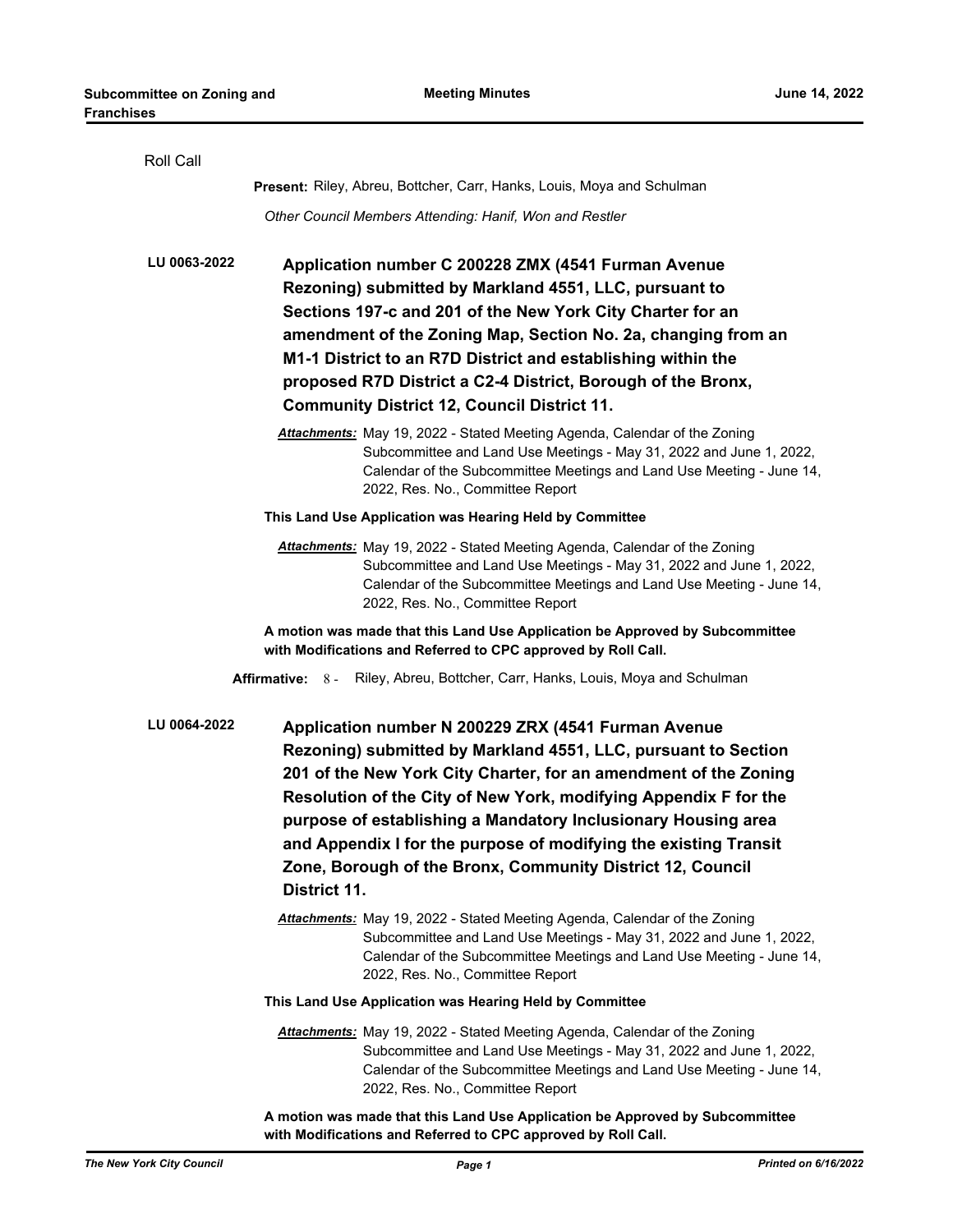**Affirmative:** 8 - Riley, Abreu, Bottcher, Carr, Hanks, Louis, Moya and Schulman

**Application number C 200335 ZMK (98 Third Avenue) submitted by 98 Third Avenue Realty, LLC, pursuant to Sections 197-c and 201 of the New York City Charter for an amendment of the Zoning Map, Section No. 16c, changing from an M1-2 District to an R6B District, changing from an M1-2 District to an R7D District, and establishing within the proposed R7D District a C2-4 District, Borough of Brooklyn, Community District 2, Council District 33. LU 0065-2022**

> *Attachments:* May 19, 2022 - Stated Meeting Agenda, Calendar of the Zoning Subcommittee and Land Use Meetings - May 31, 2022 and June 1, 2022, Calendar of the Subcommittee Meetings and Land Use Meeting - June 14, 2022, Res. No., Committee Report

#### **This Land Use Application was Hearing Held by Committee**

*Attachments:* May 19, 2022 - Stated Meeting Agenda, Calendar of the Zoning Subcommittee and Land Use Meetings - May 31, 2022 and June 1, 2022, Calendar of the Subcommittee Meetings and Land Use Meeting - June 14, 2022, Res. No., Committee Report

#### **A motion was made that this Land Use Application be Approved by Subcommittee approved by Roll Call.**

**Affirmative:** 8 - Riley, Abreu, Bottcher, Carr, Hanks, Louis, Moya and Schulman

**Application number N 200336 ZRK (98 Third Avenue) submitted by 98 Third Avenue Realty, LLC, pursuant to Section 201 of the New York City Charter, for an amendment of the Zoning Resolution of the City of New York, modifying APPENDIX F for the purpose of establishing a Mandatory Inclusionary Housing area, Borough of Brooklyn, Community District 2, Council District 33. LU 0066-2022**

> *Attachments:* May 19, 2022 - Stated Meeting Agenda, Calendar of the Zoning Subcommittee and Land Use Meetings - May 31, 2022 and June 1, 2022, Calendar of the Subcommittee Meetings and Land Use Meeting - June 14, 2022, Res. No., Committee Report

#### **This Land Use Application was Hearing Held by Committee**

*Attachments:* May 19, 2022 - Stated Meeting Agenda, Calendar of the Zoning Subcommittee and Land Use Meetings - May 31, 2022 and June 1, 2022, Calendar of the Subcommittee Meetings and Land Use Meeting - June 14, 2022, Res. No., Committee Report

### **A motion was made that this Land Use Application be Approved by Subcommittee approved by Roll Call.**

**Affirmative:** 8 - Riley, Abreu, Bottcher, Carr, Hanks, Louis, Moya and Schulman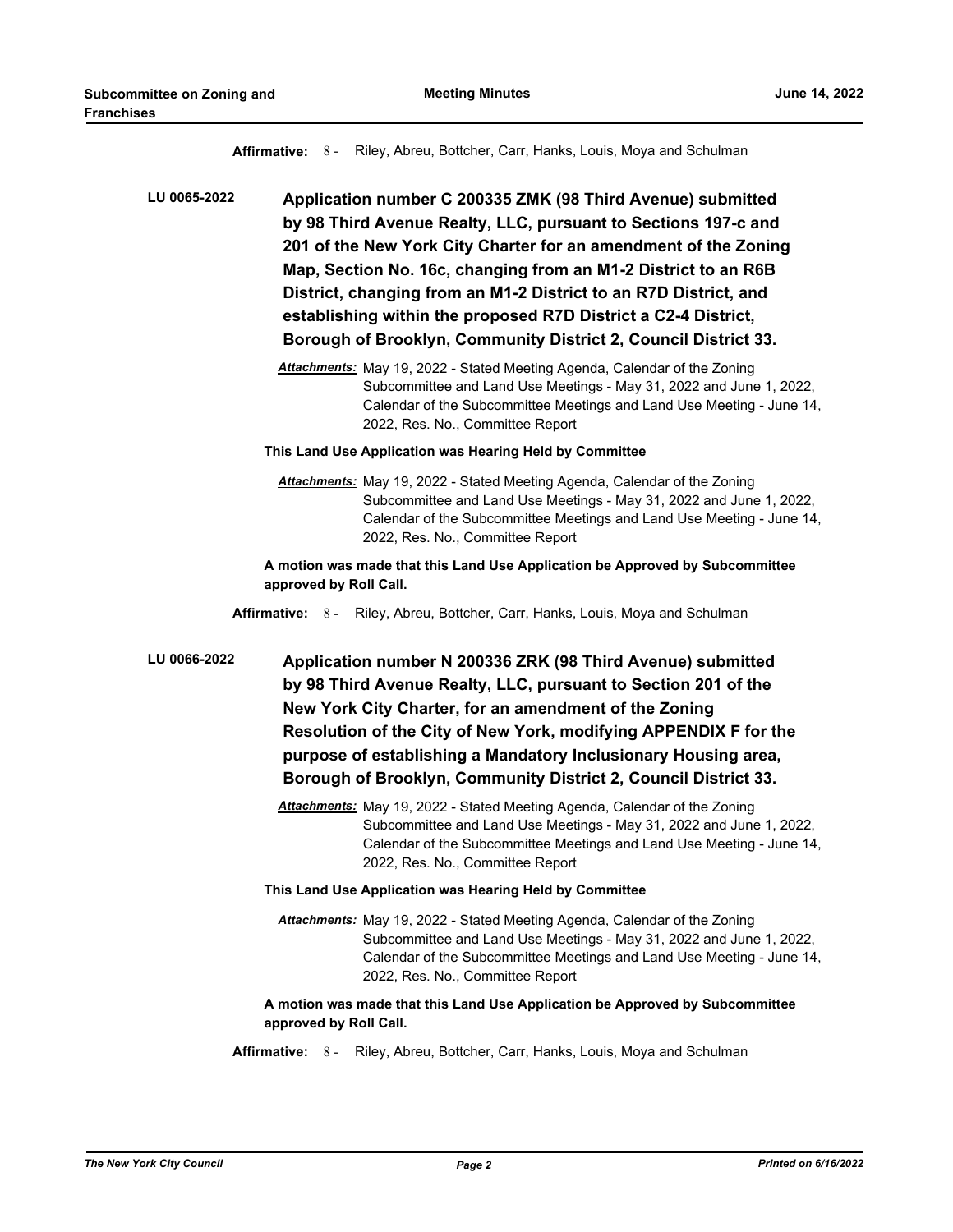| LU 0078-2022 | Application number C 200317 ZMK (41 Summit Street Rezoning)<br>submitted by 41 Summit Street, LLC, pursuant to Sections 197-c<br>and 201 of the New York City Charter for an amendment to the<br>Zoning Map, Section No. 16a, changing from an M1-1 District to an<br>R6B District, Borough of Brooklyn, Community District 6, Council<br>District 39.                                                                                                                                                                  |
|--------------|-------------------------------------------------------------------------------------------------------------------------------------------------------------------------------------------------------------------------------------------------------------------------------------------------------------------------------------------------------------------------------------------------------------------------------------------------------------------------------------------------------------------------|
|              | Attachments: Calendar of the Subcommittee Meetings and Land Use Meeting - June 14,<br>2022                                                                                                                                                                                                                                                                                                                                                                                                                              |
|              | This Land Use Application was Hearing on P-C Item by Comm                                                                                                                                                                                                                                                                                                                                                                                                                                                               |
|              | Attachments: Calendar of the Subcommittee Meetings and Land Use Meeting - June 14,<br>2022                                                                                                                                                                                                                                                                                                                                                                                                                              |
|              | This Land Use Application was P-C Item Laid Over by Comm                                                                                                                                                                                                                                                                                                                                                                                                                                                                |
| LU 0079-2022 | Application number C 210128 ZMQ (77 - 39 Vleigh Place<br>Rezoning) submitted by VP Capital Holdings, LLC, pursuant to<br>Sections 197-c and 201 of the New York City Charter for the<br>amendment of the Zoning Map, Section No. 14c, eliminating from<br>within an existing R3-2 District a C1-2 District, changing from an<br>R3-2 District to an R6A District, and establish within the proposed<br>R6A District a C2-3 District, Borough of Queens, Community<br><b>District 8, Council District 24.</b>            |
|              | Attachments: Calendar of the Subcommittee Meetings and Land Use Meeting - June 14,<br>2022                                                                                                                                                                                                                                                                                                                                                                                                                              |
|              | This Land Use Application was Hearing on P-C Item by Comm                                                                                                                                                                                                                                                                                                                                                                                                                                                               |
|              | Attachments: Calendar of the Subcommittee Meetings and Land Use Meeting - June 14,<br>2022                                                                                                                                                                                                                                                                                                                                                                                                                              |
|              | This Land Use Application was P-C Item Laid Over by Comm                                                                                                                                                                                                                                                                                                                                                                                                                                                                |
| LU 0080-2022 | Application number N 210129 ZRQ (77 - 39 Vleigh Place<br>Rezoning) submitted by VP Capital Holdings, LLC, pursuant to<br>Section 201 of the New York City Charter, for an amendment of<br>the Zoning Resolution of the City of New York, modifying<br>Appendix F for the purpose of establishing a Mandatory<br><b>Inclusionary Housing area, Borough of Queens, Community</b><br><b>District 8, Council District 24.</b><br>Attachments: Calendar of the Subcommittee Meetings and Land Use Meeting - June 14,<br>2022 |

**This Land Use Application was Hearing on P-C Item by Comm**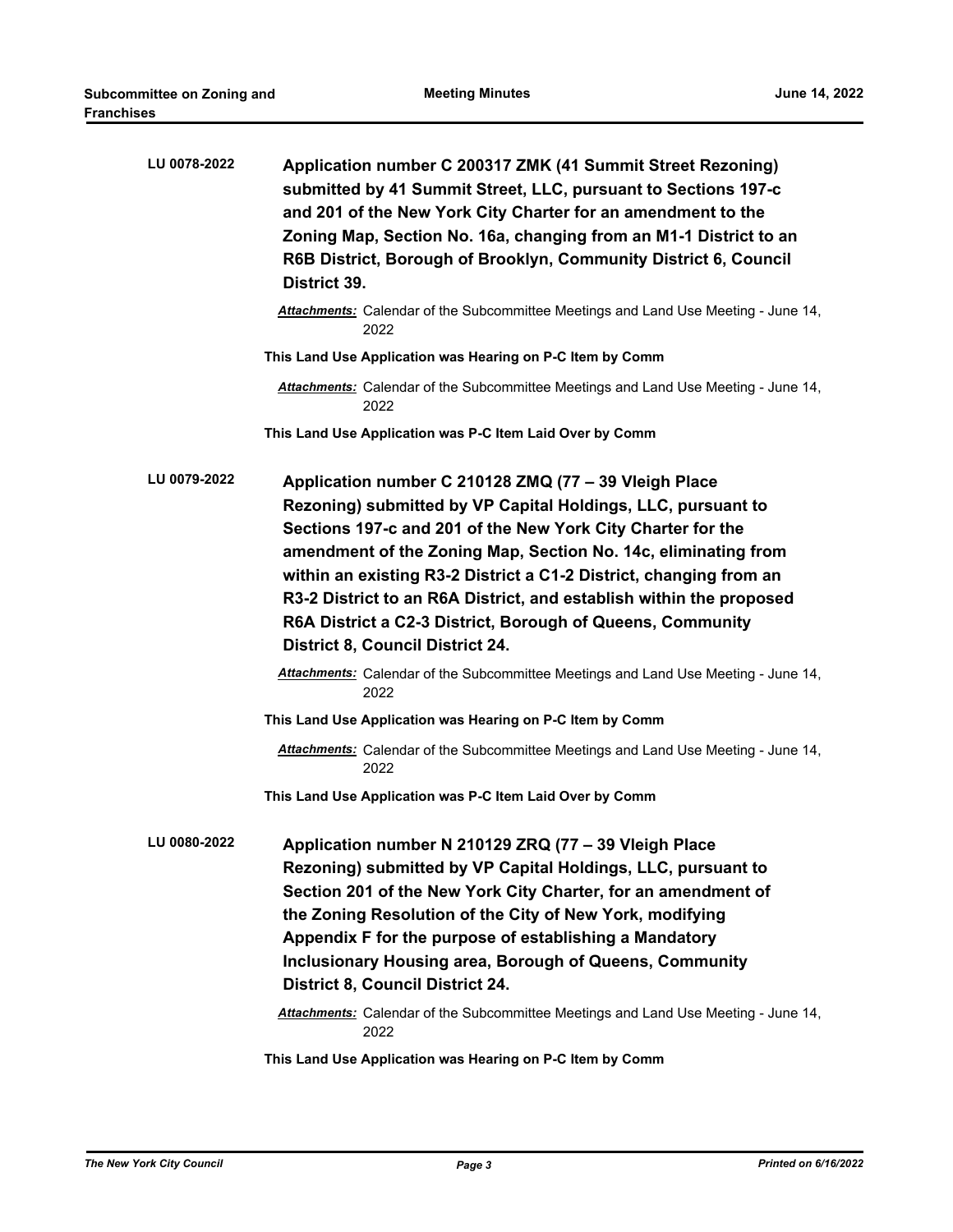|              | Attachments: Calendar of the Subcommittee Meetings and Land Use Meeting - June 14,<br>2022                                                                                                                                                                                                                                                                                                                                                                                                                   |
|--------------|--------------------------------------------------------------------------------------------------------------------------------------------------------------------------------------------------------------------------------------------------------------------------------------------------------------------------------------------------------------------------------------------------------------------------------------------------------------------------------------------------------------|
|              | This Land Use Application was P-C Item Laid Over by Comm                                                                                                                                                                                                                                                                                                                                                                                                                                                     |
| LU 0081-2022 | Application number C 210234 ZMQ (11th Street & 34th Avenue<br>Rezoning) submitted by JPP 33rd Street, LLC and Lily & John<br>Realty Inc., pursuant to Sections 197-c and 201 of the New York<br>City Charter for the amendment of the Zoning Map, Section No.<br>9a, changing from an R5 District to an M1-5/R6A District and<br>establishing a Special Mixed Use District (MX-23), Borough of<br>Queens, Community District 1, Council District 26.                                                         |
|              | <b>Attachments:</b> Calendar of the Subcommittee Meetings and Land Use Meeting - June 14,<br>2022                                                                                                                                                                                                                                                                                                                                                                                                            |
|              | This Land Use Application was Hearing on P-C Item by Comm                                                                                                                                                                                                                                                                                                                                                                                                                                                    |
|              | Attachments: Calendar of the Subcommittee Meetings and Land Use Meeting - June 14,<br>2022                                                                                                                                                                                                                                                                                                                                                                                                                   |
|              | This Land Use Application was P-C Item Laid Over by Comm                                                                                                                                                                                                                                                                                                                                                                                                                                                     |
| LU 0082-2022 | Application number N 210235 ZRQ (11th Street & 34th Avenue<br>Rezoning) submitted by JPP 33rd Street, LLC and Lily & John<br>Realty Inc., pursuant to Section 201 of the New York City Charter<br>for an amendment to the Zoning City of New York, modifying<br>provisions of Article XII, Chapter 3 (Special Mixed Use District)<br>and APPENDIX F for the purpose of establishing a Mandatory<br><b>Inclusionary Housing area, Borough of Queens, Community</b><br><b>District 1, Council District 26.</b> |
|              | Attachments: Calendar of the Subcommittee Meetings and Land Use Meeting - June 14,<br>2022                                                                                                                                                                                                                                                                                                                                                                                                                   |
|              | This Land Use Application was Hearing on P-C Item by Comm                                                                                                                                                                                                                                                                                                                                                                                                                                                    |
|              | Attachments: Calendar of the Subcommittee Meetings and Land Use Meeting - June 14,<br>2022                                                                                                                                                                                                                                                                                                                                                                                                                   |
|              | This Land Use Application was P-C Item Laid Over by Comm                                                                                                                                                                                                                                                                                                                                                                                                                                                     |